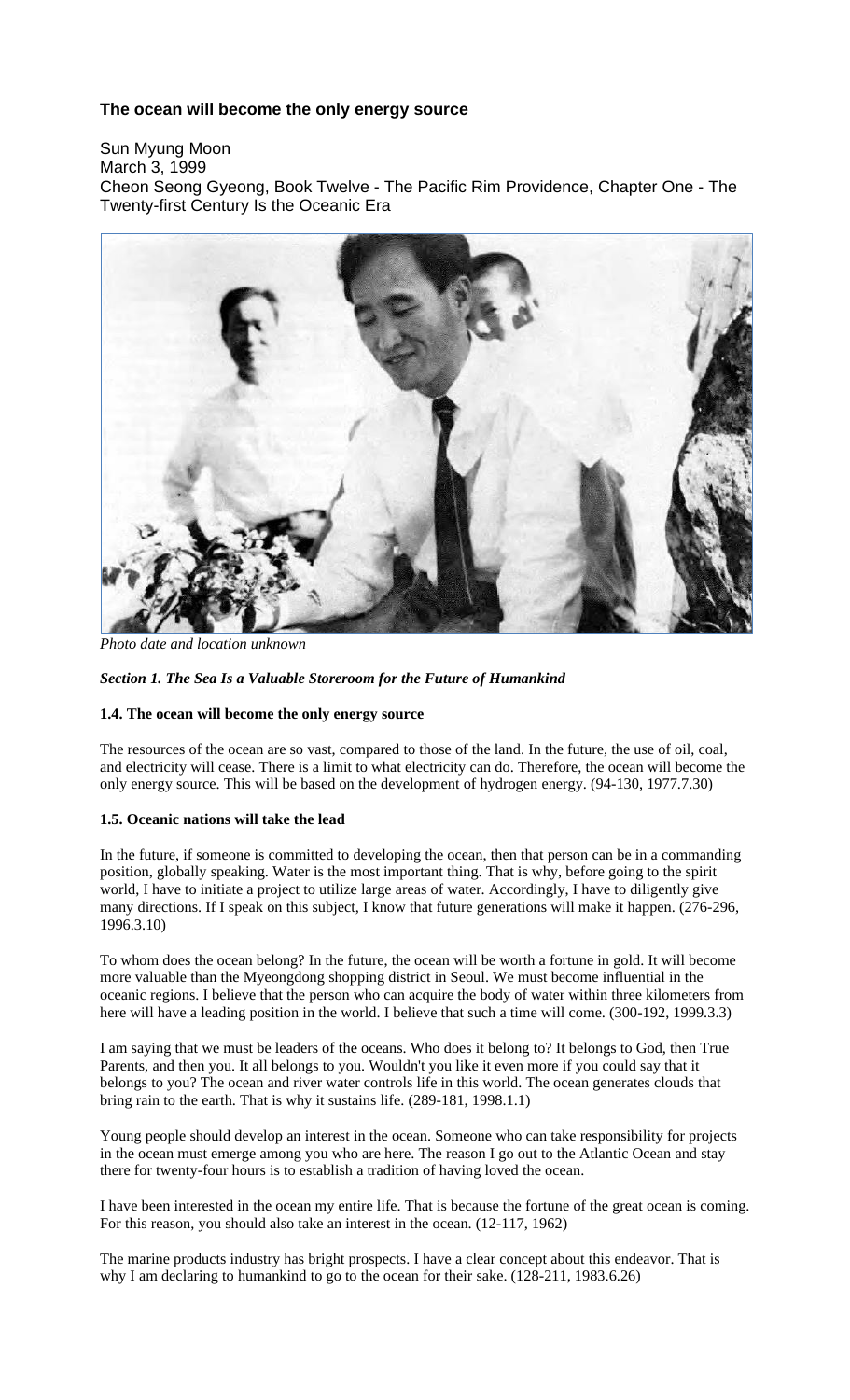### *Section 2. The Ocean Providence Carried Out by True Parents*

## **2.1. The ocean providence centering on North America**

#### **2.1.1. The marine products industry in America**

If America is to prosper, it should create a trend where its young people are made to go out to the sea. When that happens, a new future vision of the nation will be developed. At that time, you will all become leaders and acquire factories throughout the land. When that happens, the production factories will be locked up. Factories that have pursued the interests of one individual will go to ruin. We will manage factories that seek to fulfill the national interest. Therefore, we will collaborate with the nation in serving the world. With the support of the nation we can prosper as much as we want to. (128-230, 1983.6.27)

Currently, all the industrial fields in America are up to par. They are all in a good position. The last remaining field is the ocean or marine products industry that has a larger resource base than that of the land. However, this has fallen completely into ruin. Think about how vast its resources are. Those people who work at sea are the successors who can capture all the hidden resources in the ocean. One-third of the earth is land and the other two-thirds is ocean. Thus, two-thirds of the world's resources are buried in the ocean. What kind of movement makes plans for the management of marine industries, along with the settlement of the ocean in the future? It should either be a religious organization with the foundation of a global structure that can engage in the marine products industry, or the foundation for a global ideological organization. I believe it can come only from these two. (119-230, 1982.9.13)

If the coastal cities become impoverished, the economy of that country also becomes impoverished. America has resources and the foundation to connect their marine cities to the world. Yet since this is not happening, the American government has entered the stage where it must take some emergency measures. The leaders of marine cities are looking for young people. They cannot find any, so we must bear this responsibility. They need young couples who have a philosophy that prevents the wives from running away. Only we Unificationists can deal with such circumstances. (119-235, 1982.9.13)

I will organize a number of exceptional people interested in the sea and let them have fishing boats. So, fifty young men and women will be assembled at one center and engage in a basic movement, an educational movement in relation to the sea. That is how we will bring in people. The tendency of people in the coastal cities of America today is to move out of those areas because of the impoverished conditions there. The local leaders and people of influence have the desire to revive the ocean to prevent this from happening. (108-219, 1980.10.5)

Those of you who enjoy going on boats, raise your hands. Without all of you, America will not succeed from now in the ocean. It will not find success in the ocean. America will not find success on or under the sea. No matter how loudly America may talk, it can only retreat. It is inevitable. You must go to the sea, even if you find it difficult. You must go out, penetrating the sea. You should know that only then will you bring hope to the sea. (132-304, 1984.6.26)

The marine transportation industry and fishing industry are promising industries in America. It was concluded that the marine transportation and fishing industries are the only ones that have promise. That is why three years ago I bought a boat. At the time, I knew that I had to begin this work in three years, and thus I began the business this year. During those three years, we basically completed our investigation of the East Coast, including the ocean waters near New York, looking for areas where fish were plentiful. (88-246, 1976.9.20)

In the future, I am thinking of creating a fish farm by negotiating with the government. We can make any type of fish farm that we desire, whether it is in the sea or fresh water. We can do anything. We can breed crabs or any kind of fish, even in the tidal flats near New York. We need to do more research on that. How vast would that business be? Imagine how vast that business could become. (88-179, 1976.8.10)

Others would say, "Rev. Moon, how can a religious leader mingle with fisherman and sail about in boats, engaged in the marine products industry? That is what a low-level person would do." I know that; but we are not doing this for some small purpose. If each of you can take responsibility for an important port in Africa after being trained in this way, a worldwide foundation can be easily created from those places. Foundations will be made in fifty countries. (94-107, 1977.7.29)

Until now, fishermen have worked for more than eight hours a day, but now you will start to hear them saying that they will not work for more than eight hours. It will be in complete disarray. Will the marine products industry in America have a means to survive or not? This is like the golden gates being opened. You should know that it is like opening the gates to the golden storehouse with a golden key. That is why the ladies who will be graduating from our theology school should keep in mind that when they want to get married they will be married to the captain of a ship. (96-313, 1978.2.13)